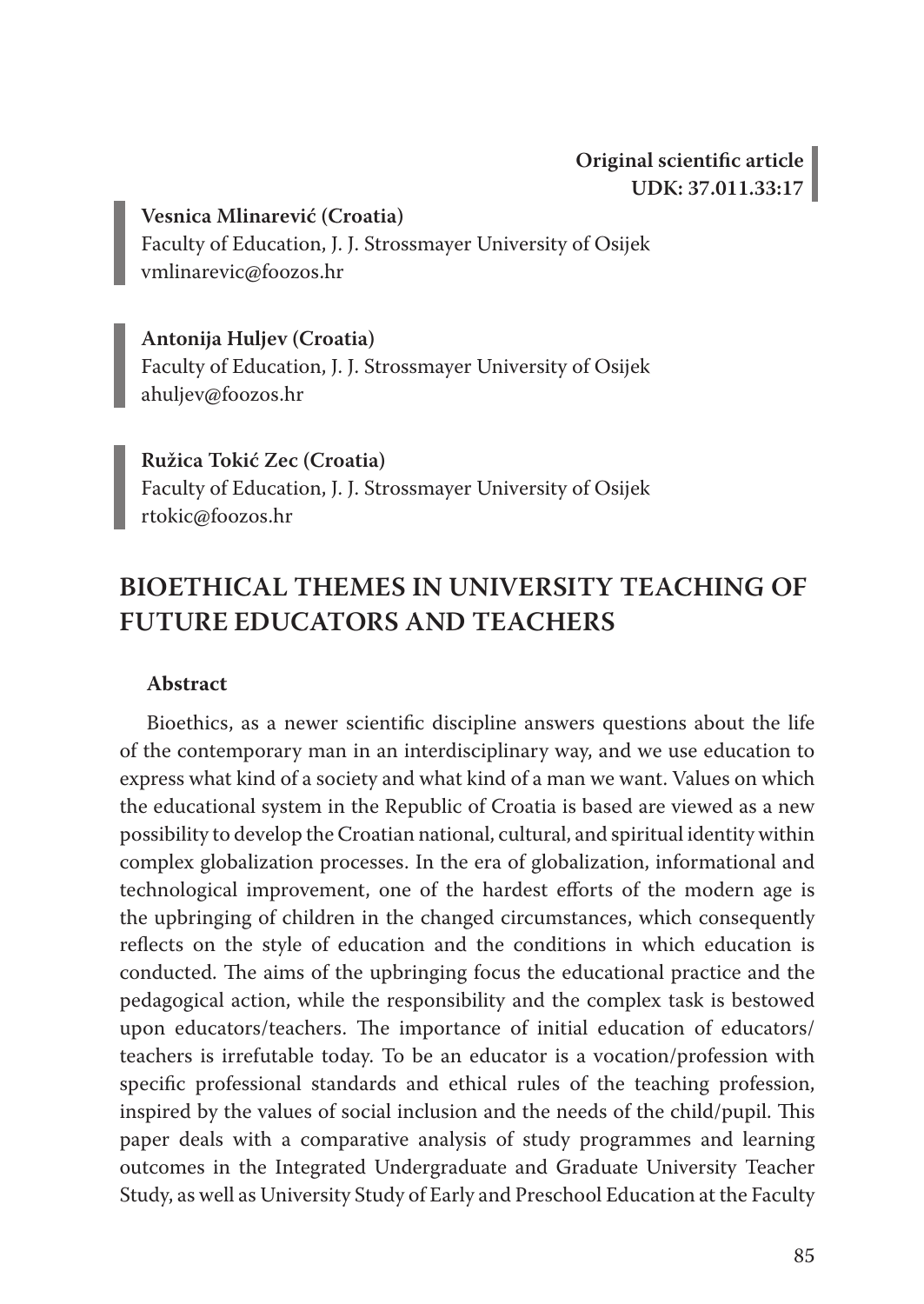of Education in Osijek, focused on the (bio)ethics, education and ethics of the teacher's calling. Students, future preschool/primary school teachers during the study need to be made aware of the sensitivity in ethical decision-making in the future profession, as well as solving the problems which influence on building the character, because ethics and bioethics need to fulfil important social and individual aspects of education.

**Key words:** education, educators/teachers, study programmes, bioethics

ı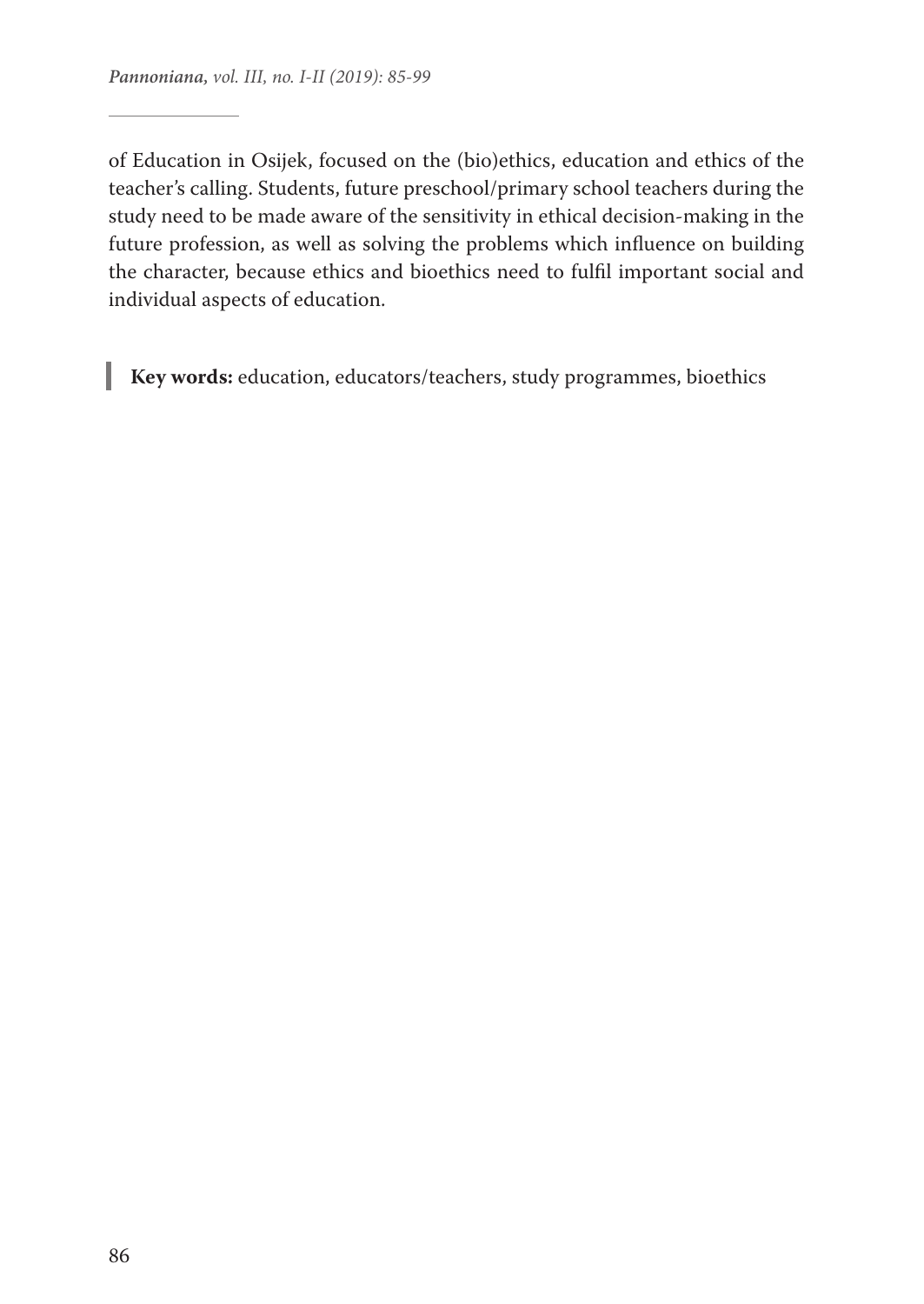### **Introduction**

Bioethics as a newer scientific discipline answers questions about the life of a contemporary man in an interdisciplinary way and we use education to express what kind of a society and what kind of a man we want. Every new generation takes over the developed cultural aims, norms and values, and changes them as needed. The aims of education focus the educational practice and pedagogical action within it and the responsibility and complex job is the educators/teachers have. In the era of globalization, information and technological improvement, one of the hardest jobs of the contemporary age is the upbringing of children in the changed circumstances, which consequently reflects on the conditions in which education goes on. Due to the crisis of values, we should learn how to live in a "tension" or "conflict" of values because ,within the new context, there is no settled, determined hierarchy of values and an educator and teacher is expected to be sensitive and prepared for the phenomenon of the crisis of values which exists in the social-cultural environment of the wider European context.

#### **Basic moral doubts in future professional work**

Education is a complex and sensitive process, as are its result, intention and action, state, as well as conditions, historic and social influences etc. Education is a purposeful process in which the unity of aim and task, principle and method is reflected, which in the realized educational action which was planned, along with the active and harmonious participation of numerous educational elements, strives towards the development of a complete human personality (Vukasović, 1999: 44-45). Education arises from the value of living, from objectively valid values, all authors agree. The area of education "edits values" by giving them direction and character and we can, at the same time, use educational attempts and actions to influence the value changes in people. Given that values are beliefs about what is desirable and what is not, values paint the culture of society and they are quite common to the members of that culture (Rakić and Vukušić. 2010). Brezinka highlights that education is made by social actions with which people try to permanently improve the circuit of psychic dispositions of others or maintain value components of those dispositions (Gudjons 1994:151). The same author highlights that only that group (the people) which is falling apart and is apathetic towards its future allows for its offspring to grow without an education for values. Education for values realized in kindergarten/school is demanding because values cannot be forced as stable norms, habits of people in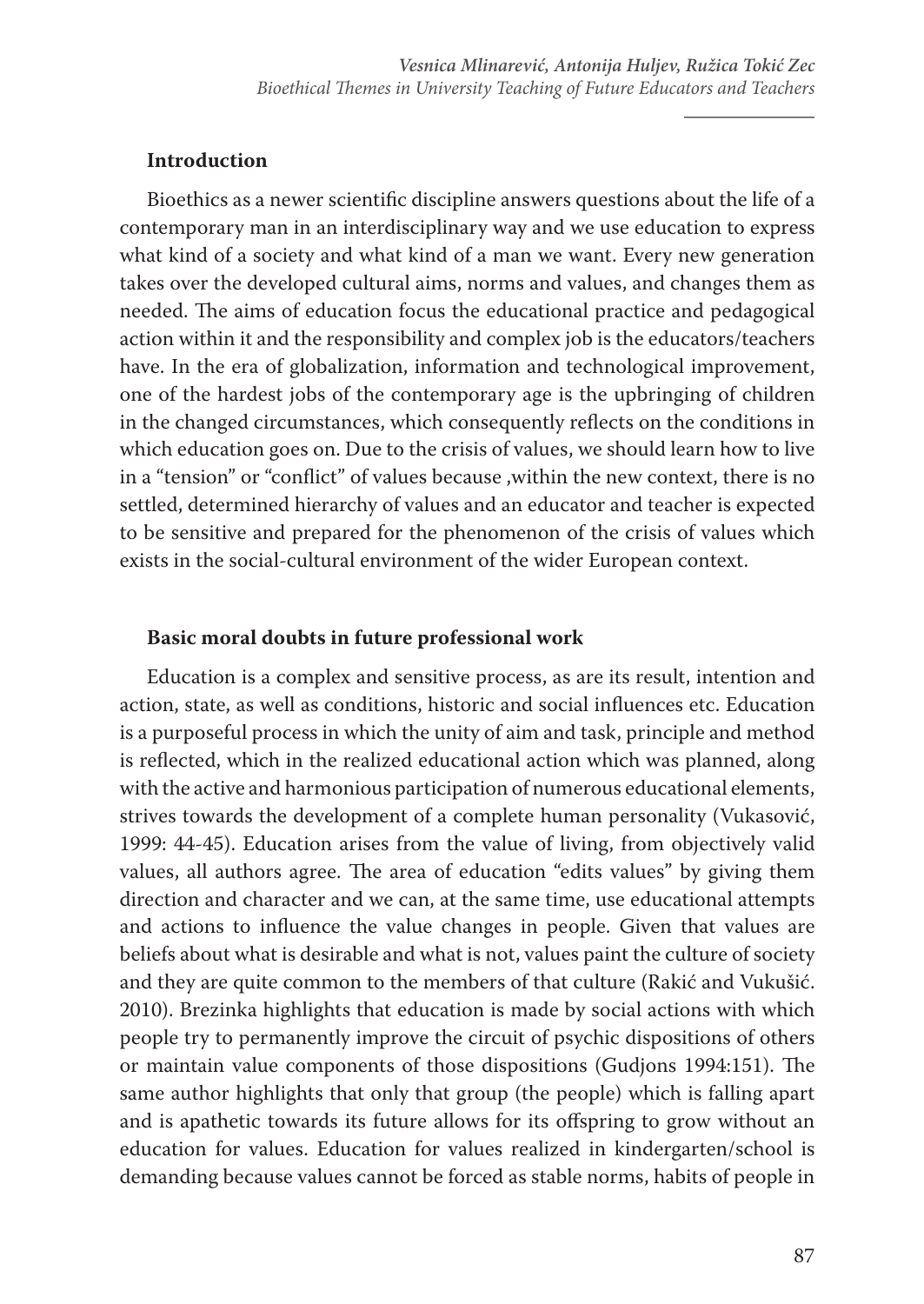an institution, but by personal example, action, advice, and sensitising in order for the children/pupils to open up for creativity and self-realization. Education is considered to be a complex human relationship full of interaction between the educator/teacher and child/pupil, where it is important to raise the child i.e. enable and teach the child to have an independent and active life in society (Švogor-Šipek and Krznar, 2016).

Education and science are recognized by the Republic of Croatia as its own developmental priorities. Every individual should be enabled quality education in a multicultural environment and education and science, as values, are the guarantee of Croatian future. Only that way Croatia can be an equal member of the European Union that wants to build a competitive community of states with a sustainable and inclusive growth and development. The values on which the educational system in the Republic of Croatia is built is seen as a new possibility to develop the Croatian national, cultural, and spiritual identity within complex globalization processes. The National Framework Curriculum (hrv. Nacionalni okvirni kurikulum, 2011), with its openness, democratic nature and inclusion is balanced with the educational area, it has a European dimension of common values and responsibilities for development. In education, the basic values are promoted: human dignity, freedom, justice, patriotism, social equality, solidarity, dialogue and tolerance, work, honesty, peace, health, preserving nature and man's environment, and other democratic values. The values that the National Framework Curriculum for Preschool Education and Compulsory General and Secondary Education (hrv. Nacionalni okvirni kurikulum za predškolski odgoj i obrazovanje te opće obvezno i srednjoškolsko obrazovanje, 2011) gives special attention to are: knowledge, solidarity, identity, and responsibility. The influence of moral values on pedagogy becomes visible in every educational activity in a specific awakening of values in every child/pupil. Awakening, encouraging and developing personal identity assumes respect for differences. Those differences are recognized in the social reality which is today revealed in the light of true value pluralism, and Matulić (2007) implies that the contemporary educational process, instead of the radical "or-or" alternative should opt for the inclusive "and-and" model in speaking and promoting values. According to Vican (2006), values are the source of education i.e. they are not passive in the educational activity nor in the teaching process. They are not neutral practice, moreover, they are morals. One could, therefore, conclude with an observation by Polić:

*Even though, at first glance, it looks like a paradox, by separating knowledge from values i.e. the educational content from the educational intent, not*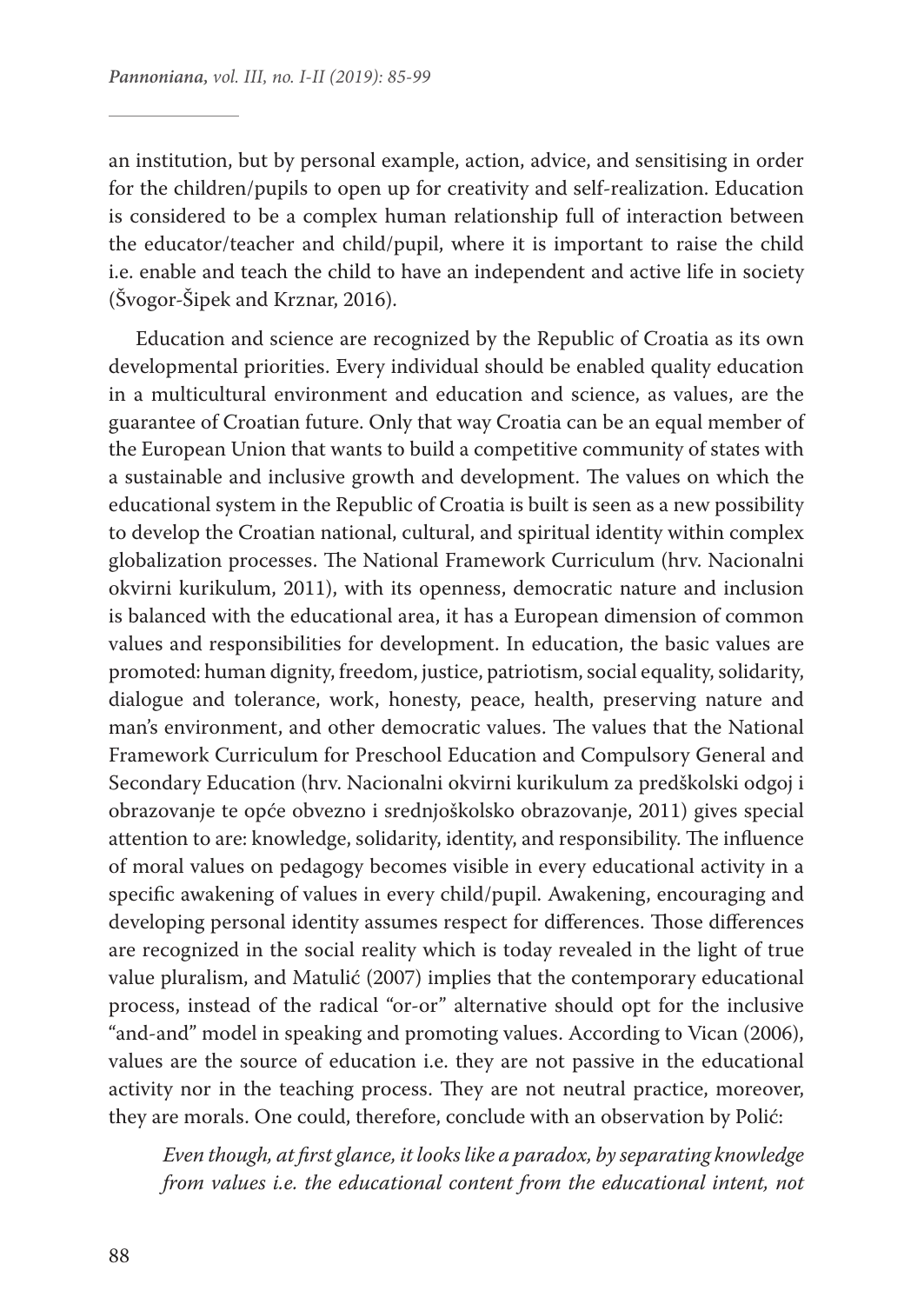*only is the basis for the illusion that they are absolutely valid created, but they themselves become completely irrelevant and, in fact, arbitrary, because their validity is no longer possible to be derived from themselves rationally, but they are valid and available only by the reason and will of the authority which mediates them (Polić, 2015: 379).*

Every change in social-historic circumstances actualizes the question of social, and especially personal, values because it is precisely education which affirms a specific social system of values. It is precisely the adoption of values in the life of children and the young which is the most important thing for their growth, acquiring their identity and their general behaviour as responsible and prosocial focused people.

Social values are significantly reflected on defining educational values because it is precisely with the mediation of education that a certain social system of values attempts to be affirmed. By accepting your own culture in meeting with other cultures, the same author continues, getting to know a culture enables us to deepen our own more easily, to support our own way by proving that respecting your own principles and values is the only sure path towards human dignity and future, democracy and freedom, truth and justice. In thinking about the values in kindergarten/school, the need to choose values with which children/pupils as people synchronize their life which aspired to developmental fulfilment is expressed. The humane, democratic, and civil values are intertwined in education, especially the universal ones: love, truth, justice. The educational institution and educational workers are supposed to enable the children/pupils education for the purpose of developing all the potentials they carry in themselves without any form of discrimination – ethnic, racial, religious, and cultural (Peko, Mlinarević and Jindra, 2009).

Every person acquires the value system from the earliest childhood and in the process of acquiring values, all important socialization elements influencing an individual have a certain role; apart from parents and other elements, the educational institutions have an important role. When thinking about values in the kindergarten/school, the need to select values with which children/pupils as people synchronize their life which is aspiring towards developmental fulfilment is expressed. The humane, democratic, and civil values are intertwined in education, especially the universal ones: love, truth, justice. In their educational actions towards pupils in the pedagogical relationship between an educator and the child, educators/teachers are guided by professional competences and a system of values they are living and believe that it is best for their pupils. An educator/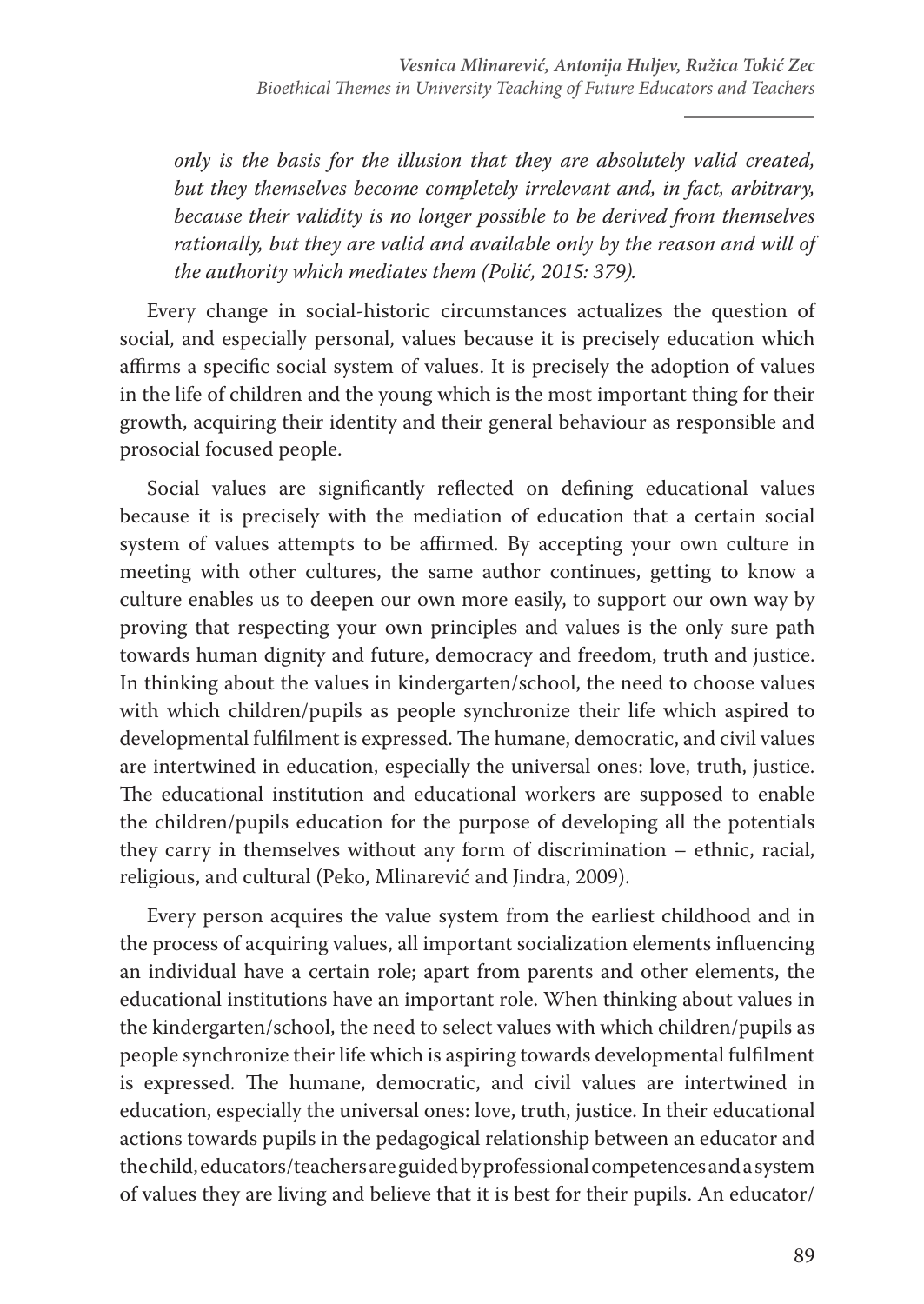teacher encourages children to have a wholesome growth in all aspects by using the personal model, personal implicit pedagogy and pedagogical strategies. The purpose of education is to help children and focus them into developing their independence i.e. personal integrity. In their educational actions towards pupils in the pedagogical relationship between an educator and the child, educators/ teachers are guided by professional competences and a system of values they are living and believe that it is best for their pupils, with the condition that they grow up in an emotionally positive environment in which they feel accepted, loved, and respected from their earliest days. A child needs attention, understanding, patience, and guidance of grown-ups and their adaption to their own rhythm of life, which is much slower than the contemporary rhythm of life of grown people. Aware of the greater number of influences on the upbringing of a child and the weakening of the educational function of the contemporary family, the family has the most influential educational effect on the child. The kindergarten/school as a socialization element cannot replace a parent nor rid them of responsibility for their child's upbringing. Orr (1994: 38) asks the question: "How can we create good schools without first creating a good society which considers values to be the life of the mind and a life lived with a sublime purpose?" Values are present in education, not only in teaching, but the entire culture of school.

The teacher's personality is of special importance, as well as their attitudes, the level of their competences and, of course, their value system. Is it a stable value system and does it change in accordance to the demands and changes in educational policy and how much is the behaviour of the educator/teacher in those condition stable, consistent in the sensitive educational process? (Mlinarević, 2014). The same author further states that the value system or the personal, implicit theory of educator/teacher is not always in line with the system of values which a certain school proclaims or a country prescribes. Teachers can, in no way, be neutral regards to values because their "transfer" is precisely the characteristic of their profession and they should find balance in presenting different perspectives and clarity of their own values, which is certainly not simple. The pedagogical relationship is a complex dynamic process and it determines the behaviour of people taking part in the educational process, as well as the views of a child/pupils. The educator/teacher as a grown professional person which educates and focuses has great responsibility because, apart from the educational content, they "transfer" emotions, opinions, needs, views, personal values. They are required to show expertise, wisdom, ethics, empathy, and readiness for a continual development, self-reflection and lifelong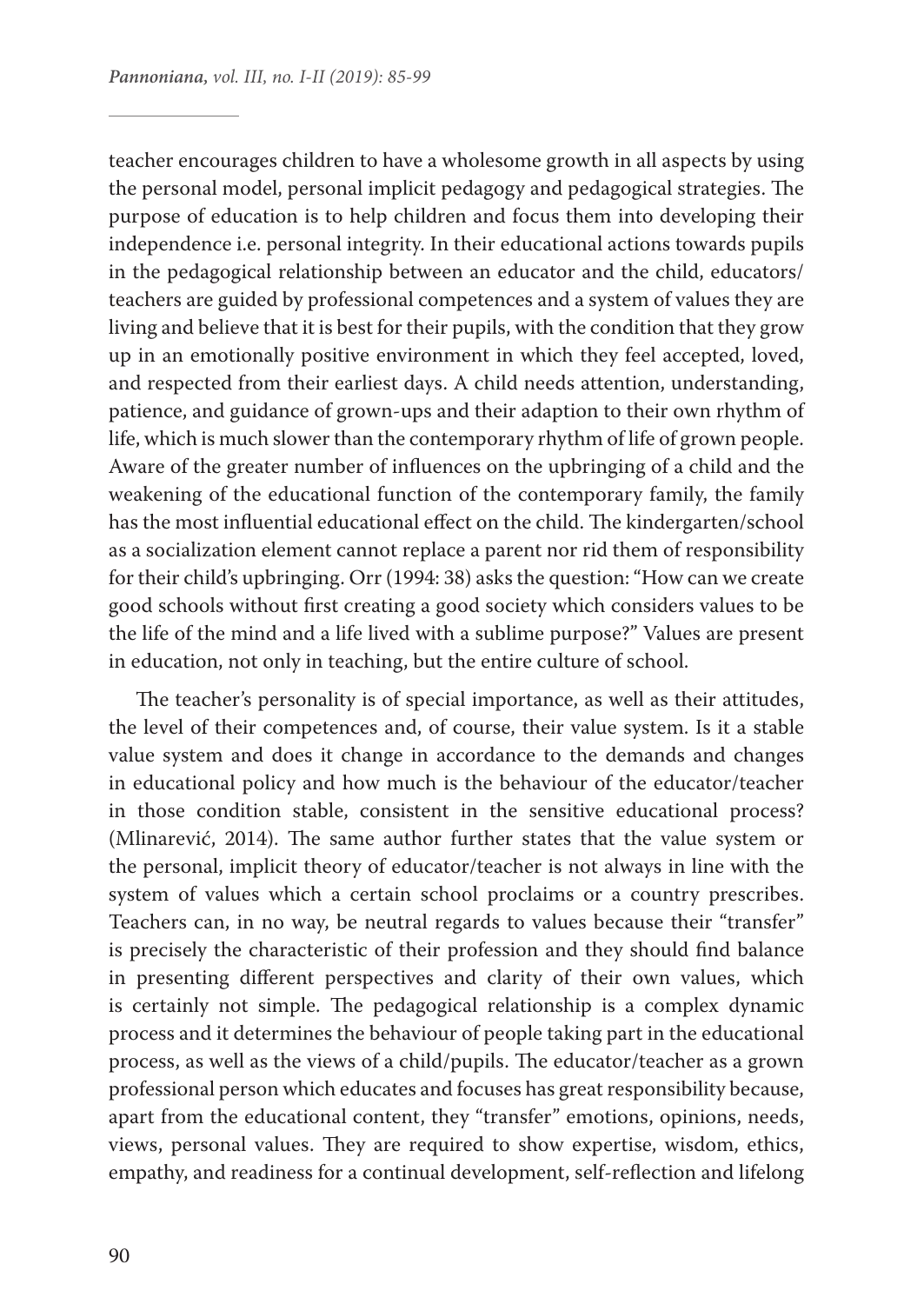learning, but at the same time trust, readiness to give and receive and a constant questioning of their actions. A teacher can use his personal professional action in different ways which, consequently, has different effects on the behaviour of pupils. Furthermore, the same author states that pupils learn about values during their entire stay in the school environment in which, by mediation of various social interactions, they receive messages for life and a hidden curriculum can lead to a positive or negative education. The hidden curriculum is reflected by numerous elements such as the type and culture of the school, teacher traits, subject they teach, but also the values that the teacher holds to be important and he/she mediates with didactic materials, their behaviour in class and the relationship they have towards the pupils and themselves (Veugelers and Vedder, 2003, 377-389 according to: Mlinarević, 2014, 156). However, by changing the circumstances, a change in the educator/teacher is also expected, as well as their values, but also the acquiring of new necessary competences, the same author states.

An educator/teacher who has a positive attitude towards their profession shows enthusiasm, creativity, reflection, and includes and takes into consideration the critical thinking of children/pupils. With teachers who advocate negative values: connections and friendships, quick and easy pay, obedience, aggression, unfair treatment, an unjust way of grading etc. pupils cannot develop the socially desirable attitudes. Motivating and creative cooperative work take love, expertise and personal advocation of education professionals at all levels of education.

Today there are great demands being set forth in front of educational institutions. It is expected that they replace the shortcomings of other responsible parties in the upbringing of children and the young people, and therefore are often unjustifiably criticized. For children to develop into mature, responsible, and moral people who can create a better future, it is necessary to provide a positive role models or witnesses of values. An educator/teacher, as a critical intellectual with the best interest of the children/pupils in mind, should be been able to act autonomously and competent in accordance with specific professional standards and ethical rules of the teaching profession. The teaching profession is inspired by the values of active social inclusion and the needs to nurture the potential of every child/student.

The omnipresent interdisciplinary nature leads to a conclusion that there is no »pure« scientific discipline, but rather that each discipline cooperates with its other related disciplines. Bioethics, in its beginning, dealt exclusively with medicinal and ethical questions, and today it is a part of education at the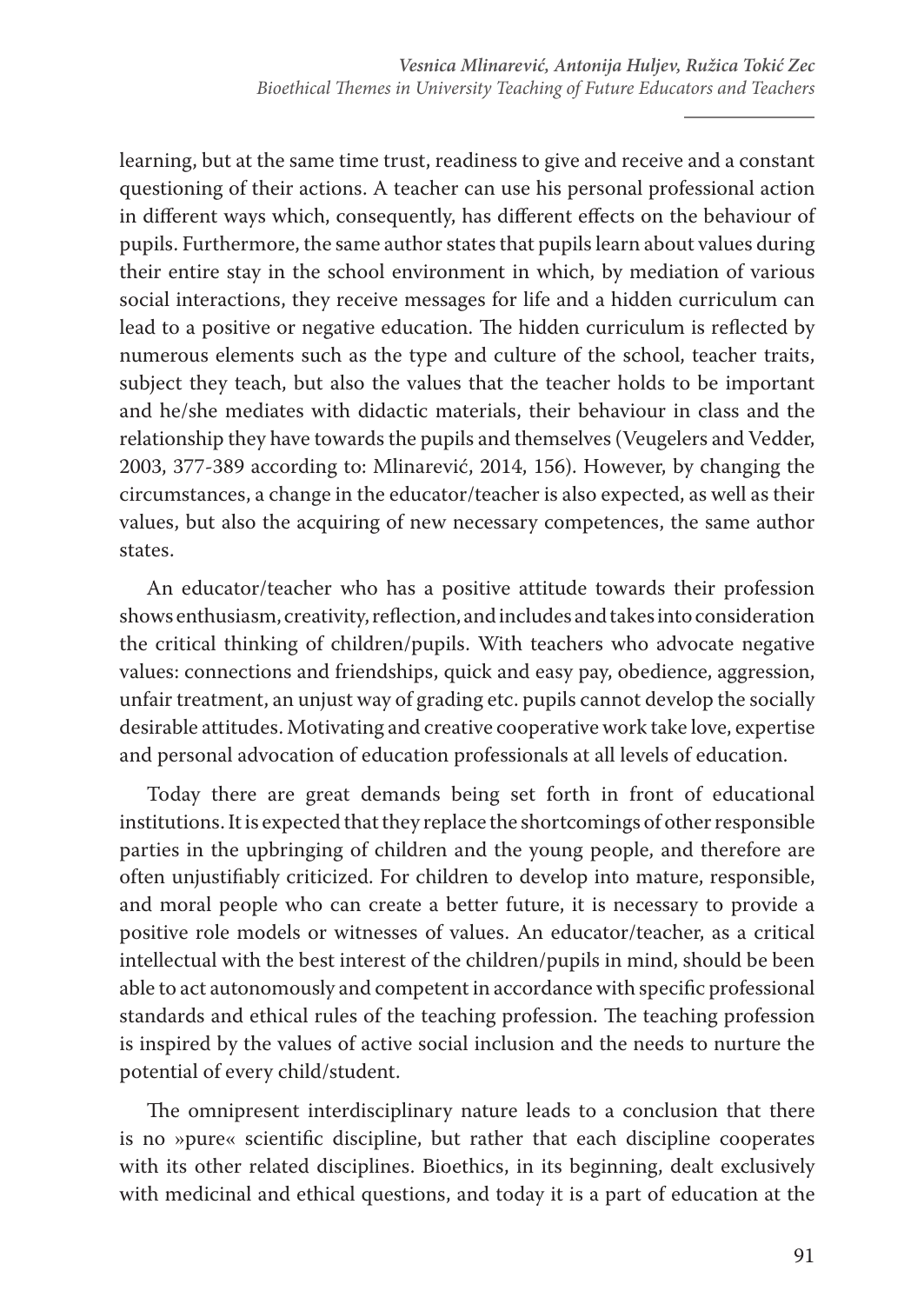faculties of humanities and social sciences and, therefore, the matter of bioethical education may be brought up (Gosić, 2005). Pedagogy, in its widest sense, is the science of education, and education in bioethics assumes planned and conscious teaching of students on ethical values and the way of making ethical decisions (Gosić, 2005).

The topic of deontology of teachers is being brought up nowadays i.e. pedagogical ethics within pedagogy. Deontology is a wider notion than pedagogical ethics because it encompasses the legal regulations pertaining to a teacher's work, as well (Rosić, 2011). According to the deontological understanding, a teacher must adhere to certain norms and rules when performing their work in relation to students, colleagues, and parents, that is:

A teacher achieves the basic rule of educational work with pedagogical ethics and deontological duties, which is not only in acceptance but also in everyday action. Teachers are not clerks, but creators of knowledge, development and a happy future (Rosić, 2011: 149).

In deontology, but also bioethics, two important notions are differentiated – morals and ethics. Morals answers the question of what to do, and ethics answers the question why I should do what I should do (Rosić, 2011). The essence of morals is that an individual, in specific situations in life, adheres to certain moral principles (Čović, 2011) and, therefore, ethics can in its wider sense be observed as a theory of morals.

Bioethics and pedagogy become similar when they place the child/pupil at the centre of their discussion, as well as basic ethical notions such as freedom, responsibility, and care. However, parents should not be forgotten i.e. parental responsibility for a child, the so-called continuity. Parental responsibility does not stop even when the child is not physically with the parents, when they are, for instance, in kindergarten or school (Jurić, 2011). Responsibility for education in the institution is assumed by educators or teachers. In that context, it is important to mention the results of research from 2016 (Blanuša Trošelj and Ivković, 2016). Research was done with two main aims: to research the attitudes of graduate students of early and preschool education on professional ethics; and to establish can a course from the area of ethics increase their professional ethics. Results of research show that the attitudes of students on professional ethics differed before and after taking the course i.e. students are more aware of ethical problems and dilemmas in working with children after the course and they consider it to be important that every kindergarten have an ethical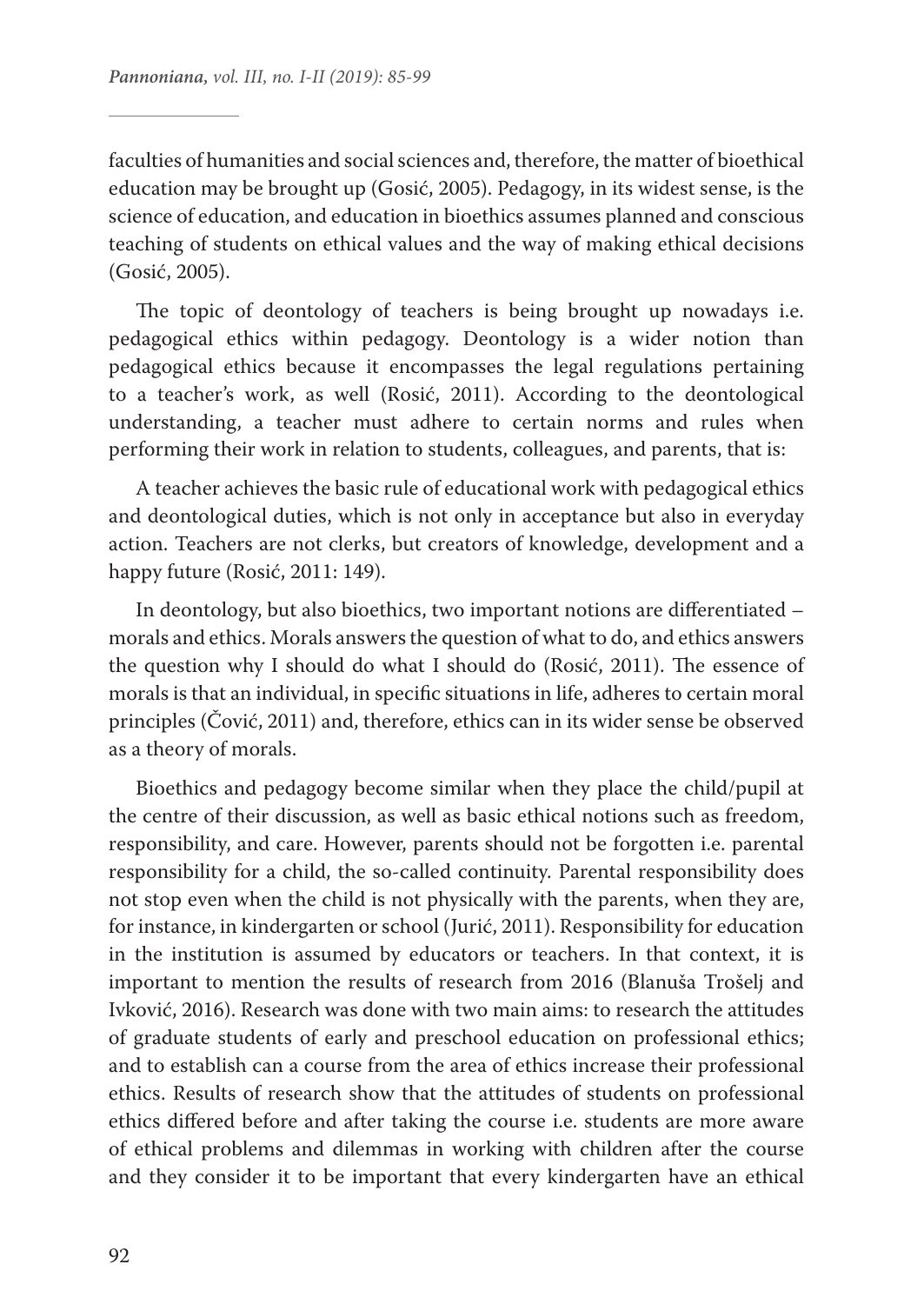code. Results of research clearly show that students consider themselves more ethical than colleagues they are working with in the kindergarten. Also, at the Academy of Arts and Culture in Osijek in 2014 a research of similar focus was done with the goal of ascertaining to what degree did the students of *Musical pedagogy* develop intercultural competences. Third year undergraduate and first year graduate students were surveyed with the purpose of ascertaining the view of students in the sense of their own intercultural competences and to establish whether there is a difference in the intercultural competence of students who did not take the *Musics of the World* course. Results showed that the course had a positive influence on the views of students i.e. that it raised awareness on interculturalism in the contents of other courses. To conclude, the research showed that students were significantly more aware of living in a multicultural surrounding and that they understand the necessity of intercultural awareness and education. Also, research has proven that students consider the intercultural competences important for the profession they are being educated for (Begić, 2016). The stated results of the research conducted in 2014 and 2016 testifies of the importance of a bioethically focused educational mediated with the certain courses at the university level educational institution.

#### **A comparative analysis of study programmes**

For the needs of this paper, the study programmes of the University Study of Early and Preschool Education and the Integrated Undergraduate and the Graduate University Teacher Study at the Faculty of Education of the Josip Juraj Strossmayer University of Osijek<sup>1</sup> were comparatively analysed. According to the outcomes and content of their courses, both programmes encompasses the integration model of bioethics in the sense of education.

Thirty-two courses were extracted by comparative analysis of study programmes.2 Courses belong to the area of pedagogy (general pedagogy,

<sup>1</sup> The research does not encompass the dislocated study programme of the Faculty of Education in Slavonski Brod.

<sup>2</sup> The courses of the Undergraduate University Study of Early and Preschool Education: General Pedagogy; Ecological education in the kindergarten; Family education and cooperation with parents, Philosophy of education; Healthcare education; Abuse and neglect of children; Psychology of marriage and family; Preventive programmes in family and preschool institution; Parenthood; and Pedagogical communication.

The courses of the University Graduate Study of Early and Preschool Education: Alternative preschool programmes; Pedagogy of sustainable development; Ethics of the teacher's calling; Natural history; Ecology for sustainable development; Research in nature; History of the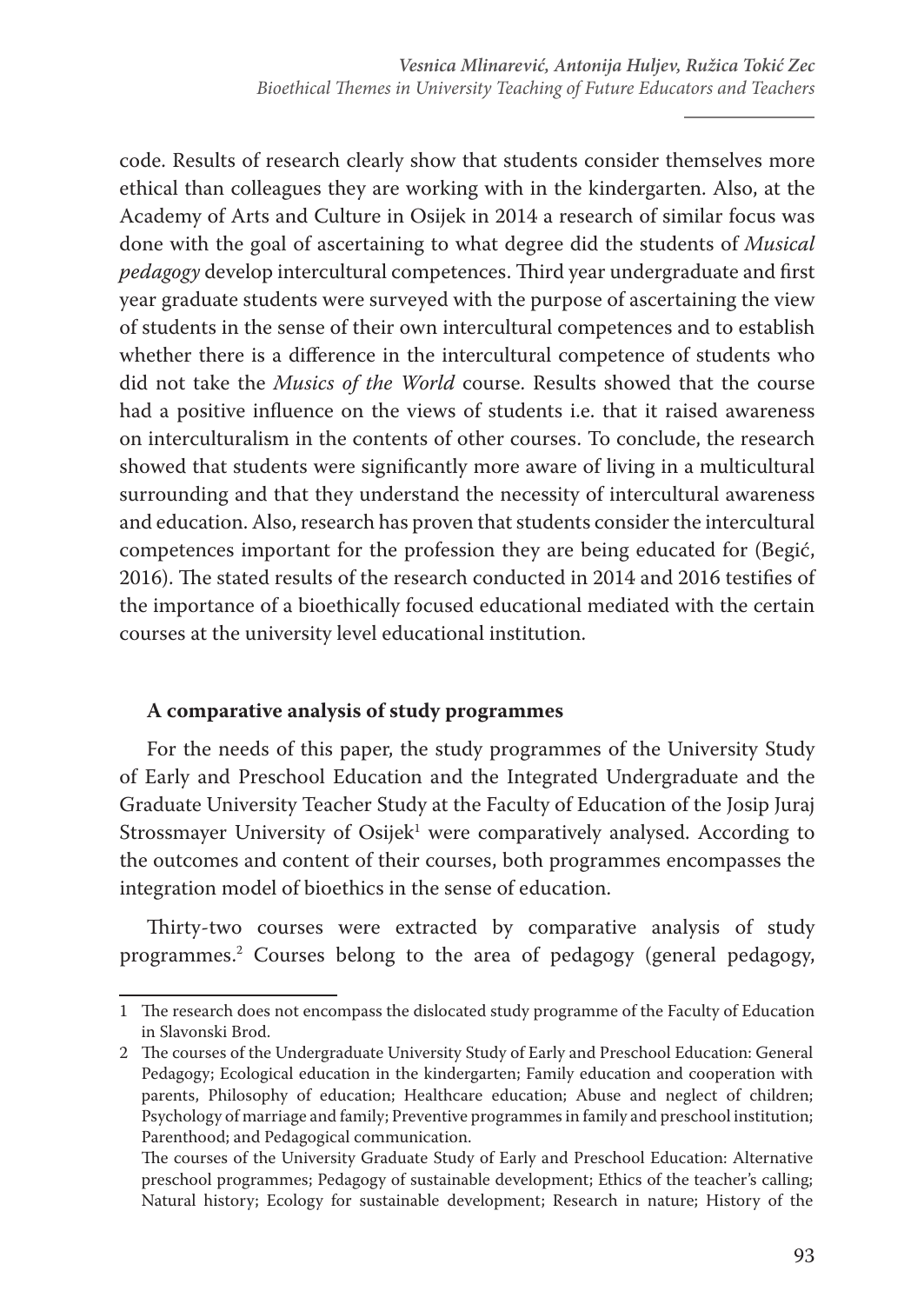pedagogy of early and preschool education; family pedagogy, social pedagogy), educational sciences, biomedicine and health (public health and health protection), psychology (general psychology; school psychology and the psychology of education), philosophy (philosophy of education), interdisciplinary natural sciences (science of the environment), biology, agriculture (ecology and environment protection), history, interdisciplinary technical sciences and integrative biotics.

Also, we highlight the new course *Bioethics* from the academic year 2017/18 which, in content, encompasses the historic and civilization context of the creation of bioethics, the bioethics of Van Rensselaer Potter, Fritz Jahr and the ethics of responsibility of Hans Jonas as ethics for a technological civilization and the ethics of awe according to the life of Albert Schweitzer. The course encompasses integrative bioethics, as well as methodological and subject characteristics of integrative bioethics, bioethics as opposed to the concept of practical (applied) ethics, bioethical sensibility, moral status of animals and their rights, speciesism and anti-speciesism in theory and practice, philosophy and ideology of sustainable development, polluting the environment, climate change and renewable energy sources, biological and social inequality, genetically modified organisms, ecological agriculture and permaculture, bioethics in the context of education, economy and law, the relationship between globalization and local democracy. Furthermore, the course encompasses in its content the problematics of human right in the context of contemporary fight against terrorism, migrations of the population and poverty, clinical bioethics (the relationship physician – patient, ethics of nursery, informed consent, ethics of biomedical research, genetic technology in biomedicine), eugenics, medically enhanced fertilization and abortion, organ transplants and the decision at the end of life: dysthanasia, euthanasia, and palliative care. Finally, it encompasses bioethics in a relationship with religion and the theological perspectives in bioethics as a co-relation of the media and bioethics and the contemporary position of bioethics in the Republic of Croatia.

environment; Intercultural education in early and preschool education; Knowing plants and animals; Games in the education for the environment.

The courses of the study programme of Integrated Undergraduate and Graduate University Teacher Study: Pedagogy, Ecology, Research class of nature and society; Natural history II; School hygiene, Abused and neglected children; Interculturalism in education; Nonviolent communication; Parenthood; Ecological education; Ethics of the teacher's calling; Extracurricular information and technical activities; and Bioethics.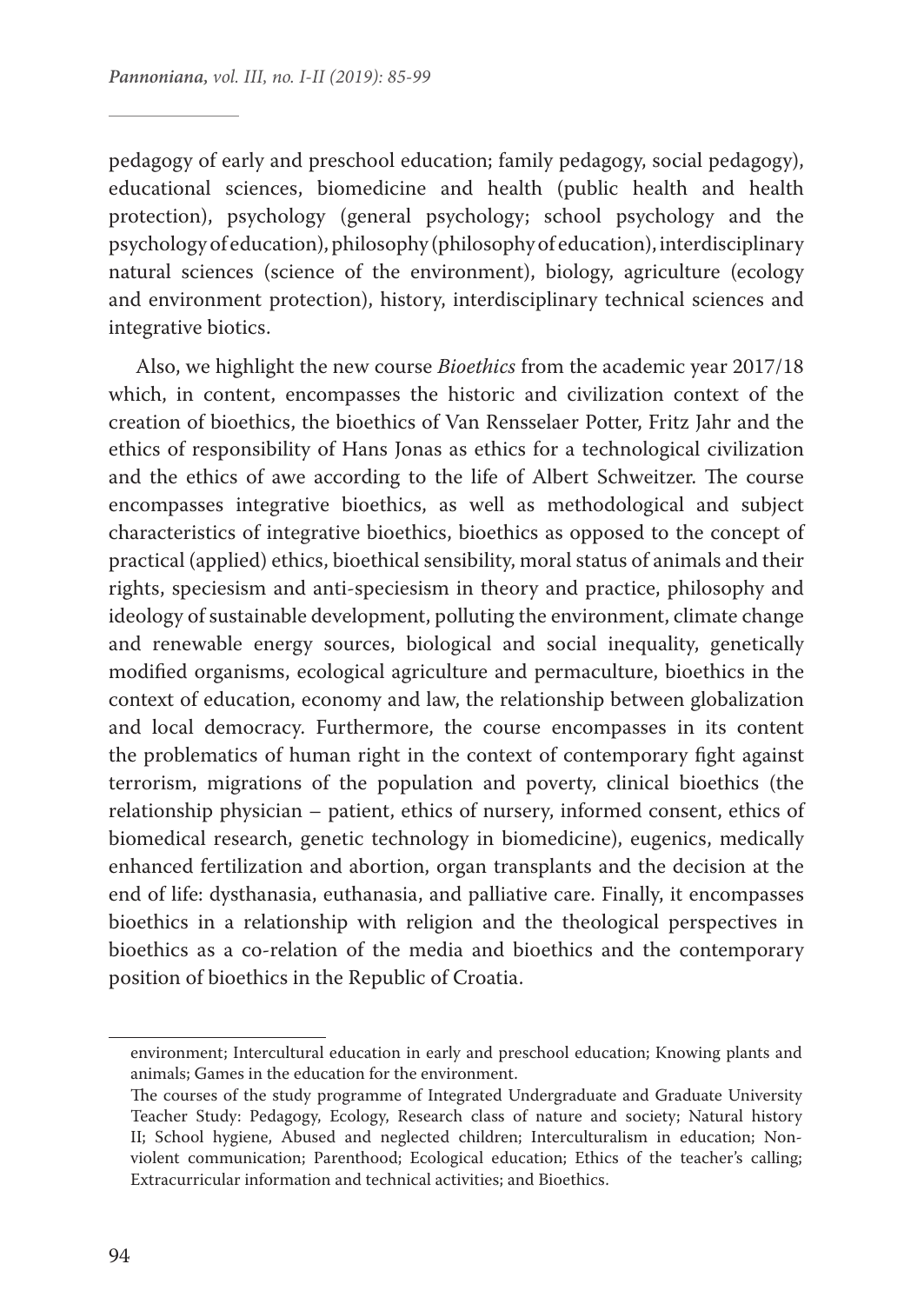## **Conclusion**

By taking the premise that every education also necessarily must include an upbringing component, and that students, future educators and teachers, during the course of their studies need to be made aware of the sensitivity of ethical decision-making in the future profession, as well as in solving the problems which influence the forming of the identity, because ethics and bioethics need to fulfil important social and individual aspects of education, this paper has done a comparative analysis of the University Undergraduate and Graduate Studies of Early and Preschool Education and the Integrated Undergraduate and Graduate Teacher Study programmes, according to the outcomes of learning and the content of the courses, at the Faculty of Education of the Josip Juraj Strossmayer University of Osijek, focused on the area of (bio)ethics, education and the ethics of the teacher's calling.

By comparative analysis, the following has been determined: 10 courses with a (bio)ethical component at the University Undergraduate Study of Early and Preschool Education, 10 courses at the University Graduate Study of Early and Preschool Education, and 13 courses at the Integrated Undergraduate and Graduate University Teacher Study, which makes up a total of 33 courses of the Faculty of Education of the Josip Juraj Strossmayer University of Osijek. It can be concluded that the Faculty has a high awareness in the aspect of (bio)ethical subjects. It is certain that a high contribution to the development of bioethics in the Republic of Croatia is given by the Osijek Days of Bioethics, held in 2018 in Osijek for the second time and with an announcement of future conferences, which will also establish a continuity of the conferences on bioethics at the University of Osijek. When talking about the value of gatherings in the sense of establishing the bioethical science in the Republic of Croatia, one should highlight that it was "precisely (…) the gathering which gave a key incentive to further and faster development of bioethics in Croatia, because they enabled a fruitful dialogue and networking of scientists interested in bioethical questions" (Zagorac and Jurić, 2008: 605). The newly formed Croatian constituent of the UNESCO department of bioethics got involved in the organization of the *Second Osijek Days of Bioethics* (November 5<sup>th</sup> and 6<sup>th</sup> 2018) (University of Hiafa, Israel), placed at the Faculty of Education of the Josip Juraj Strossmayer University of Osijek. By founding the unit, the leader of which is the holder of the course *Bioethics* at the Faculty of Education, the Josip Juraj Strossmayer University and the Faculty have become a part of the international network of the UNESCO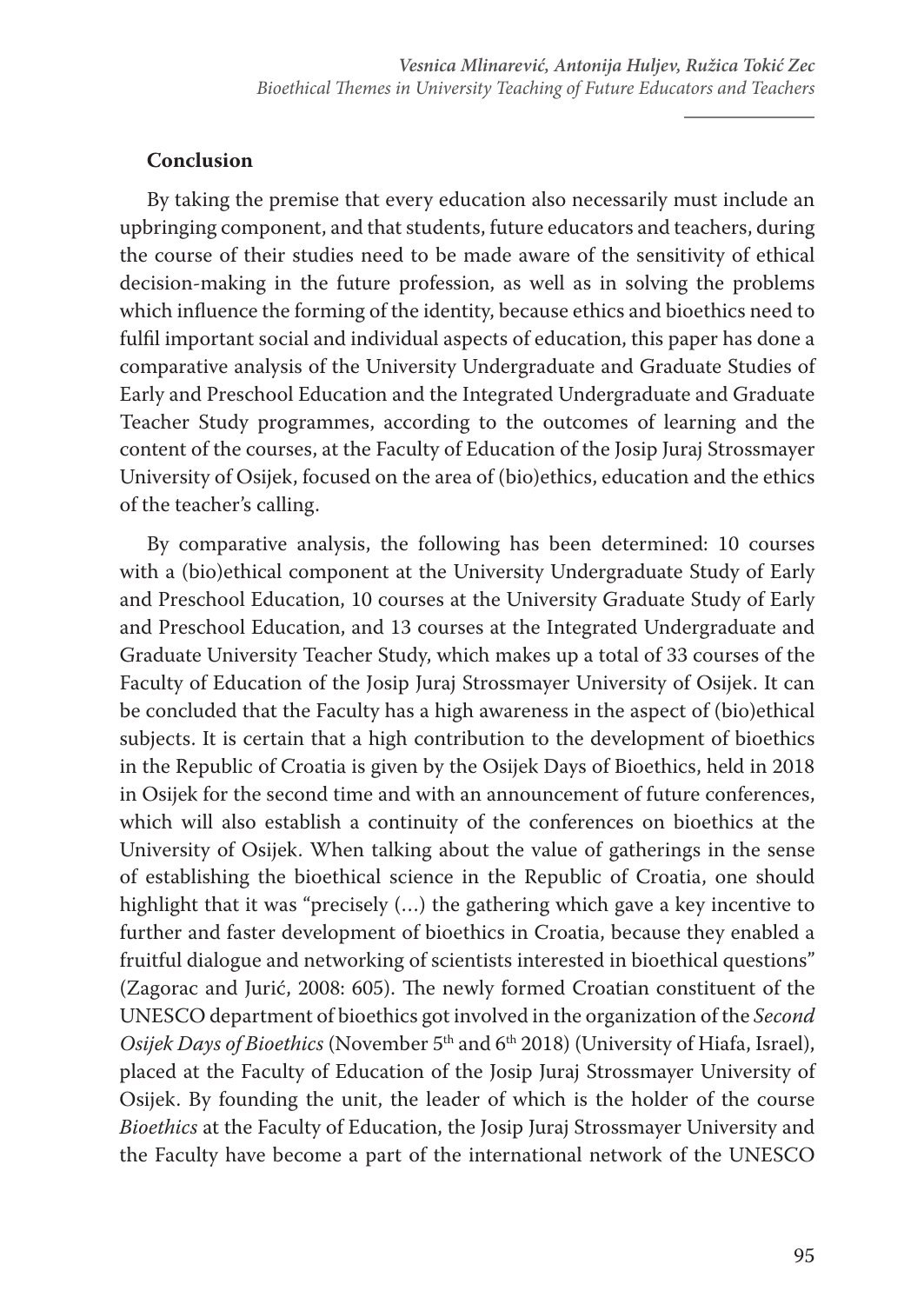department of bioethics which has its affiliates in around 70 countries, with the goal of strengthening a bioethically focused education.3

## **References**

- 1. Begić, A. (2016) Interkulturalne kompetencije studenata Glazbene pedagogije. In: Jerković, B., Škojo, T. (eds.), *Umjetnik kao pedagog pred izazovima suvremenog odgoja i obrazovanja. Zbornik radova s prvog meĎunarodnog znanstvenog i umjetničkog simpozija o pedagogiji u umjetnosti, Osijek, 17. i 18. listopada 2014*. Osijek: Sveučilište Josipa Jurja Strossmayera u Osijeku, Umjetnička akademija u Osijeku.
- 2. Blanuša Trošelj, D., Ivković, T. (2016) Building the Profession: Professional Ethics and Preschool Teacher's Education. *Školski vjesnik: časopis za pedagogijsku teoriju i praksu*, 65, p. 403-420.
- 3. Čović, A. (2011) Pojmovna razgraničenja: moral, etika, medicinska etika, bioetika, integrativna bioetika. In: Čović, A., Radonić, M. (eds*.*)*, Bioetika i dijete*. Zagreb: Pergamena – Hrvatsko društvo za preventivnu i socijalnu pedijatriju, p. 11-24.
- 4. Gosić, N. (2005) *Bioetička edukacija*. Zagreb: Pergamena.
- 5. Gudjons, H. (1994) *Pedagogija temeljna znanja*. Zagreb: Educa.
- 6. Jurić, H. (2011) Odgovornost za dijete kao paradigma bioetičke odgovornosti. In: Čović, A., Radonić, M. (eds.)*, Bioetika i dijete: Moralne dileme u pedijatriji*, Zagreb: Pergamena; Hrvatsko društvo za preventivnu i socijalnu pedijatriju, p. 49-62.
- 7. Matulić, T. (2007) Buđenje svijesti o vrijednostima: šanse za suvremeni odgojno-obrazovni proces. *Dijete i društvo*, Vol. 9, No. 2, p. 449-464.
- 8. Mlinarević, V. (2014) Vrijednosni sustav učitelja determinanta kulture škole i nastave. In: *Kulturom nastave (p)o učeniku*. Osijek: Sveučilište Josipa Jurja Strossmayera, Učiteljski fakultet u Osijeku, p. 123-169.
- *9. Nacionalni okvirni kurikulum za predškolski odgoji i obrazovanje te opće obvezno i Srednjoškolske obrazovanje (2011).* http://mzos.hr/datoteke/Nacionalni\_okvirni\_kurikulum.pdf (2019-1-22)

<sup>3</sup> Comapre: *Osijek031*. URL: http://www.osijek031.com/osijek.php?najava\_id=7486 ( 2019-1- 22)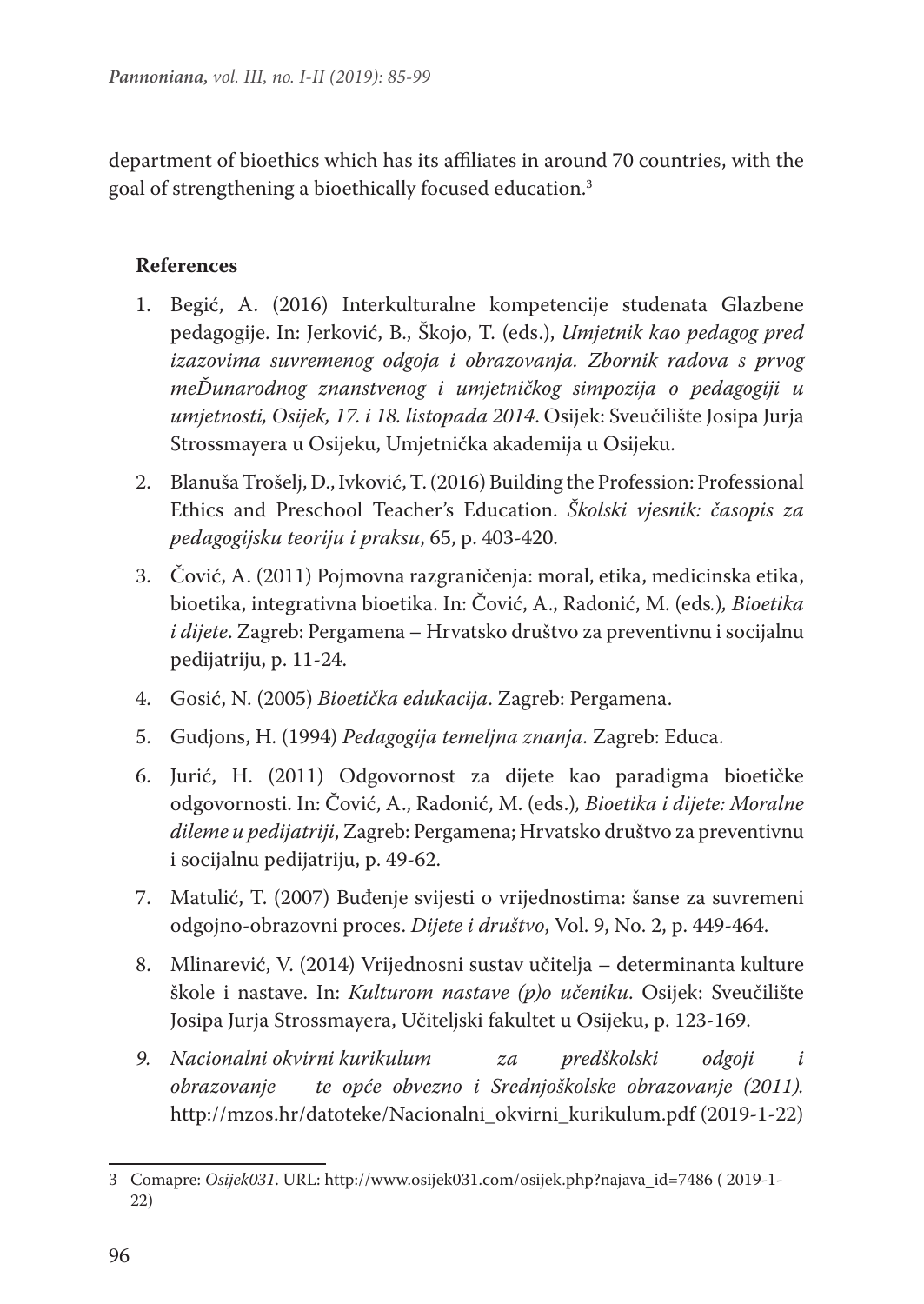- 10. Orr, D. W. (1994) *Earth in Mind. On Education, Environment and the Hu-man Prospect*. Washington: Island Press.
- *11. Osijek031*. URL: http://www.osijek031.com/osijek.php?najava\_id=7486 ( 2019-1-22)
- 12. Peko, A., Mlinarević, V., Jindra, R. (2009) Interkulturalno obrazovanje učitelja − što i kako poučavati. In: Peko, A., Mlinarević, V. (eds*.*), *Izazovi obrazovanja u multikulturalnim sredinama*. Osijek: Sveučilište Josipa Jurja Strossmayera u Osijeku, Učiteljski fakultet u Osijeku, Nansen dijalog centar Osijek, p. 131-157.
- 13. Polić, M. (2005) Vrijednosno i spoznajno u suvremenom odgoju. *Filozofska istraživanja*, Vol. 25, No. 2, p. 373-387.
- 14. Rakić, V., Vukušić, S. (2010) Odgoj i obrazovanje za vrijednosti. *Društvena istraživanja*, Vol. 19, p. 771-795.
- 15. Rosić, V. (2011) Deontologija učitelja temelj pedagoške etike. *Informatologia*, Vol. 44, p. 142-149.
- 16. Švogor-Šipek, A., Krznar, T. (2016) Učestalost pojava tema odgoja i obrazovanja u programima znanstvene konferencije Lošinjski dani bioetike u razdoblju 2002.-2014. *Nova prisutnost: časopis za intelektualna i duhovna pitanja*, *14,* p. 127-146. DOI: https://doi.org/10.31192/ np.14.1.3.
- 17. Veugelers, W., Vedder, P. (2003) Values in Teaching. *Teachers and Teaching: Theory and Practice,* Vol. 9, No. 4, p. 377-389.
- 18. Mlinarević, V. (2014) Vrijednosni sustav učitelja determinanta kulture škole i nastava. In: *Kulturom nastave (po)učeniku*, Osijek: Sveučilište Josipa Jurja Strossmayera, Učiteljski fakultet u Osijeku, p. 123-169.
- 19. Vican, D. (2006) Odgoj i obrazovanje u Hrvatskoj u kontekstu europskih vrijednosti. *Pedagogijska istraživanja*, Vol. 3, p. 9-20.
- 20. Vukasović, A. (1999) *Pedagogija*. Zagreb: Hrvatski katolički zbor "Mi".
- 21. Zagorac, I., Jurić, H. (2008) Bioetika u Hrvatskoj. *Filozofska istraživanja*, Vol. 28, No. 111, p. 601-611.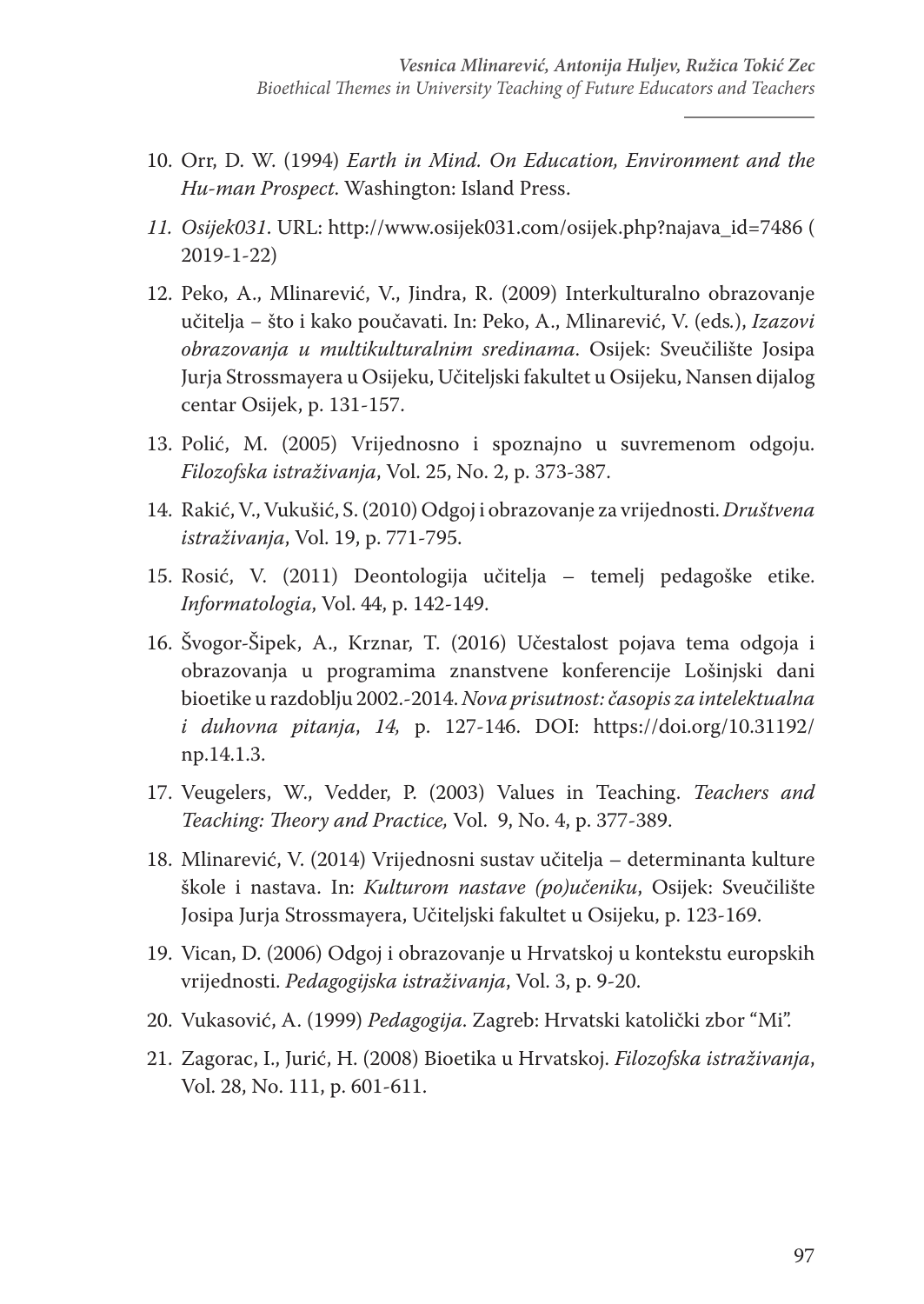**Vesnica Mlinarević (Hrvatska)** Fakultet za odgojne i obrazovne znanosti, Sveučilište Josipa Jurja Strossmayera u Osijeku vmlinarevic@foozos.hr

**Antonija Huljev (Hrvatska)** Fakultet za odgojne i obrazovne znanosti, Sveučilište Josipa Jurja Strossmayera u Osijeku ahuljev@foozos.hr

**Ružica Tokić Zec (Hrvatska)** Fakultet za odgojne i obrazovne znanosti, Sveučilište Josipa Jurja Strossmayera u Osijeku rtokic@foozos.hr

# **BIOETIČKE TEME U VISOKOŠKOLSKOJ NASTAVI BUDUĆIH ODGOJITELJA I UČITELJA**

## **Sažetak**

Bioetika kao novija znanstvena disciplina interdisciplinarno odgovara na pitanja o životu suvremenog čovjeka, a odgojem i obrazovanjem izričemo kakvo društvo i kakvog čovjeka želimo. Vrijednosti na kojima se temelji odgojnoobrazovni sustav u Republici Hrvatskoj sagledava se kao nova mogućnost razvoja hrvatskoga nacionalnoga, kulturnoga i duhovnoga identiteta unutar složenih globalizacijskih procesa. U eri globalizacije, informacijskog i tehnološkog napretka jedan od najtežih poslova modernog doba je odgoj djece u promijenjenim okolnostima što se posljedično reflektira na stil odgoja i uvjete u kojima se odvija odgoj i obrazovanje. Ciljevi odgoja usmjeravaju odgojnoobrazovnu praksu i pedagoško djelovanje u njoj, a odgovornost i složenu zadaća imaju upravo odgojitelji/učitelji. Važnost inicijalnog obrazovanja odgojitelja/ učitelja neupitna je danas. Biti odgojiteljem/učiteljem je zvanje/profesija s jedinstvenim profesionalnim standardima i etičkim pravilima učiteljske profesije nadahnuta vrijednostima društvene uključenosti i potrebama njegovanja potencijala svakog djeteta/učenika. Rad se bavi komparativnom analizom